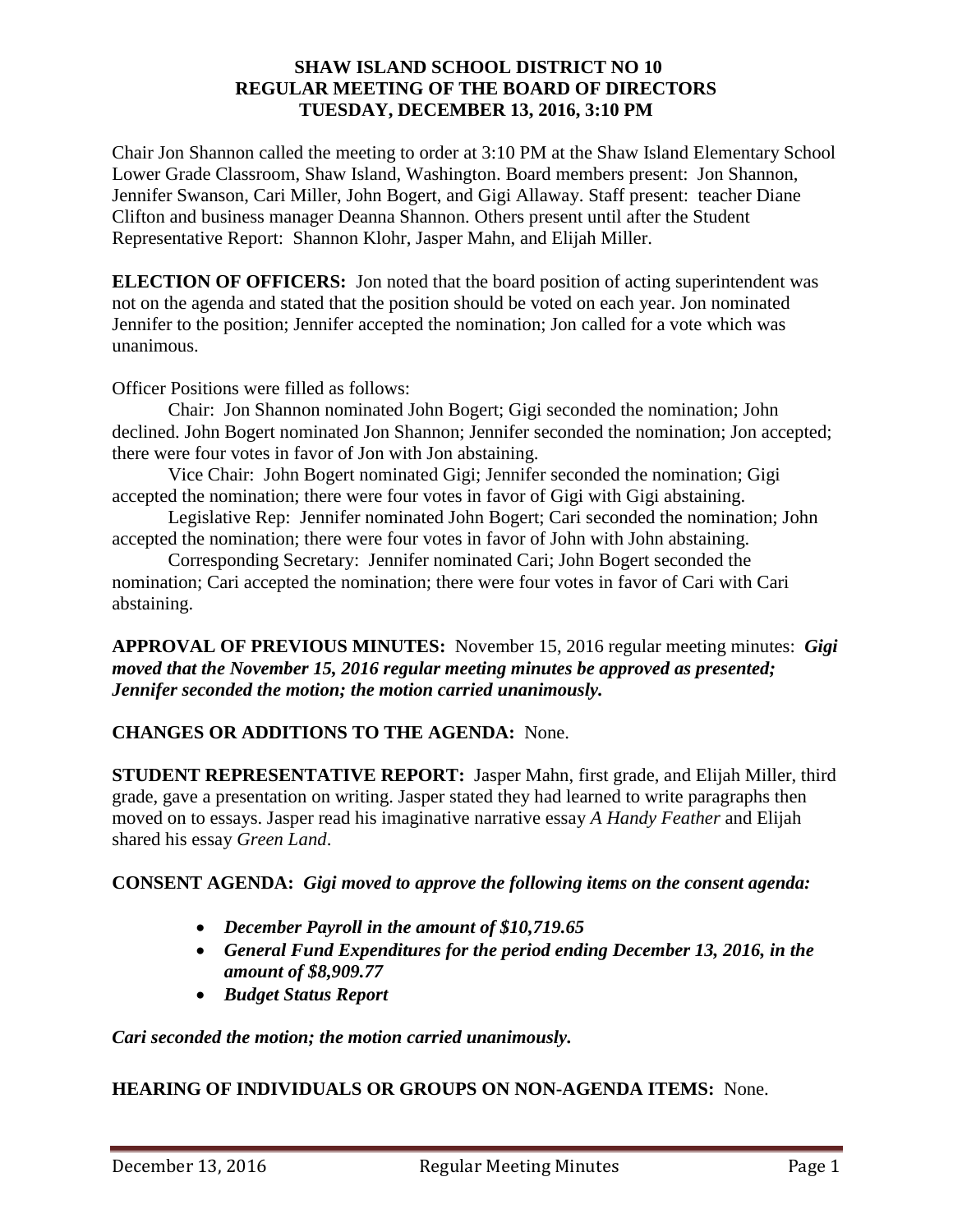**CORRESPONDENCE & COMMUNICATION:** Deanna submitted a notice from San Juan County concerning land use on property adjoining a parcel owned by the District. No action was taken. Deanna submitted a letter from San Juan County concerning participation in a septic inspection review. Jennifer moved that the District not participate in the review; John seconded the motion; the benefits of participating were discussed; the motion passed by four votes; Jon abstained as he had performed the inspection.

**TEACHER REPORT:** Diane reported that the Tech Committee had met and had approved the purchase of LabQuest 2 science software and equipment. Diane reported that the students had created Rube Goldberg machines in science that day.

# **LEGISLATIVE REPORT:** None.

## **SUPERINTENDENT AND COMMITTEE REPORTS:**

- **1. Superintendent:** Jennifer reported that Larry Francois, the new superintendent at NWESD 189 had visited the school on December  $6<sup>th</sup>$  as part of a plan to visit all 35 districts in NWESD 189. Jennifer reported that two new students would be enrolling in the school after the new year bringing enrollment to eleven. Jennifer reported that the bake sale at the Santa Ship on December 11<sup>th</sup> had been very successful bringing in \$700 for the student field trip fund. Jennifer reported that there had been a parent meeting concerning the all-school field trip June  $12<sup>th</sup> - 17<sup>th</sup>$ . Additionally, at the meeting, three parents volunteered to be on a committee which would work on the formation of an ASB (Associated Student Body).
- **2. Physical Plant:** John Bogert reported that he had followed up with Feller Heating concerning the heat problem in the lower grade classroom; new relays were on order.
- **3. Instructional Support:** None.
- **4. Administration:** None.

## **PROGRAM, CURRICULUM, AND ASSESSMENT:** None.

## **PERSONNEL:** None.

## **BUDGET & FISCAL MATTERS:** None.

## **GENERAL:**

- **1. Review of Board Action Sheet:** The action sheet was reviewed.
- **2. School Improvement Plan mid-year review:** Jennifer reported that she and Deanna had met and were working on updates after compiling the survey data from last spring.
- **3. Schedule special meeting for policy review:** Breaking into groups to work on remaining policies was discussed; a work session would be discussed at the January meeting.

**ADJOURNMENT:** *Gigi moved that the meeting be adjourned; Cari seconded the motion; the motion carried unanimously.* The meeting was adjourned at 4:10 PM.

\_\_\_\_\_\_\_\_\_\_\_\_\_\_\_\_\_\_\_\_\_\_\_\_\_\_\_\_\_\_\_ \_\_\_\_\_\_\_\_\_\_\_\_\_\_\_\_\_\_\_\_\_\_\_\_\_\_\_\_\_\_

Chair, Jon Shannon Recording Secretary, Cari Miller